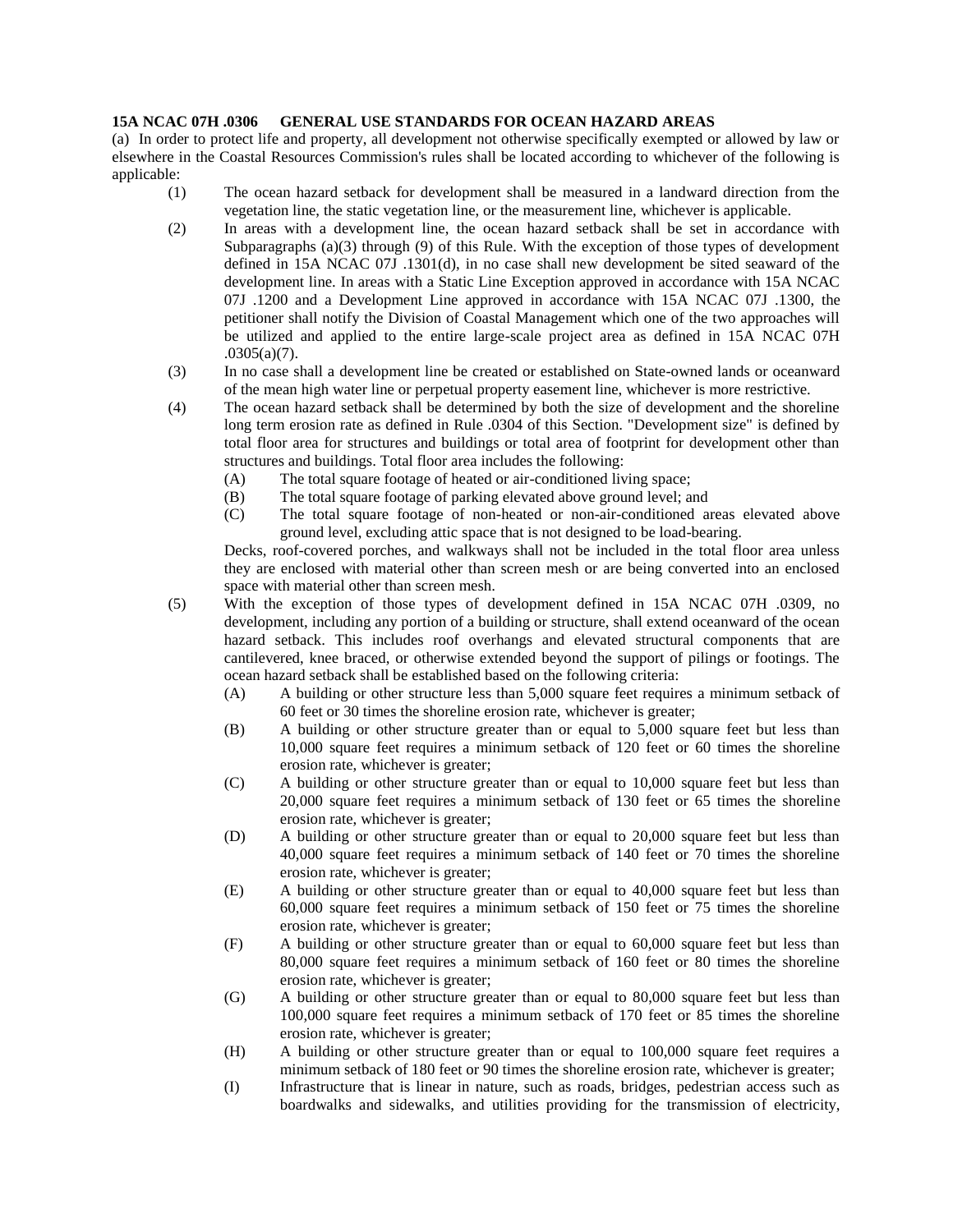water, telephone, cable television, data, storm water, and sewer requires a minimum setback of 60 feet or 30 times the shoreline erosion rate, whichever is greater;

- (J) Parking lots greater than or equal to 5,000 square feet require a setback of 120 feet or 60 times the shoreline erosion rate, whichever is greater;
- (K) Notwithstanding any other setback requirement of this Subparagraph, a building or other structure greater than or equal to 5,000 square feet in a community with a static line exception in accordance with 15A NCAC 07J .1200 requires a minimum setback of 120 feet or 60 times the shoreline erosion rate in place at the time of permit issuance, whichever is greater. The setback shall be measured landward from either the static vegetation line, the vegetation line, or measurement line, whichever is farthest landward; and
- (L) Notwithstanding any other setback requirement of this Subparagraph, replacement of single-family or duplex residential structures with a total floor area greater than 5,000 square feet, and commercial and multi-family residential structures with a total floor area no greater than 10,000 square feet, shall be allowed provided that the structure meets the following criteria:
	- (i) the structure was originally constructed prior to August 11, 2009;
	- (ii) the structure as replaced does not exceed the original footprint or square footage; (iii) it is not possible for the structure to be rebuilt in a location that meets the ocean
	- hazard setback criteria required under Subparagraph (a)(5) of this Rule;
	- (iv) the structure as replaced meets the minimum setback required under Part  $(a)(5)(A)$  of this Rule; and
	- (v) the structure is rebuilt as far landward on the lot as feasible.
- (6) If a primary dune exists in the AEC on or landward of the lot where the development is proposed, the development shall be landward of the crest of the primary dune, the ocean hazard setback, or development line, whichever is farthest from vegetation line, static vegetation line, or measurement line, whichever is applicable. For existing lots, however, where setting the development landward of the crest of the primary dune would preclude any practical use of the lot, development may be located oceanward of the primary dune. In such cases, the development may be located landward of the ocean hazard setback, but shall not be located on or oceanward of a frontal dune or the development line. The words "existing lots" in this Rule shall mean a lot or tract of land that, as of June 1, 1979, is specifically described in a recorded plat and cannot be enlarged by combining the lot or tract of land with a contiguous lot or tract of land under the same ownership.
- (7) If no primary dune exists, but a frontal dune does exist in the AEC on or landward of the lot where the development is proposed, the development shall be set landward of the frontal dune, ocean hazard setback, or development line, whichever is farthest from the vegetation line, static vegetation line, or measurement line, whichever is applicable.
- (8) If neither a primary nor frontal dune exists in the AEC on or landward of the lot where development is proposed, the structure shall be landward of the ocean hazard setback or development line, whichever is more restrictive.
- (9) Structural additions or increases in the footprint or total floor area of a building or structure represent expansions to the total floor area and shall meet the setback requirements established in this Rule and 15A NCAC 07H .0309(a). New development landward of the applicable setback may be cosmetically, but shall not be structurally, attached to an existing structure that does not conform with current setback requirements.
- (10) Established common law and statutory public rights of access to and use of public trust lands and waters in ocean hazard areas shall not be eliminated or restricted. Development shall not encroach upon public accessways, nor shall it limit the intended use of the accessways.
- (11) Development setbacks in areas that have received large-scale beach fill as defined in 15A NCAC 07H .0305 shall be measured landward from the static vegetation line as defined in this Section, unless a development line has been approved by the Coastal Resources Commission in accordance with 15A NCAC 07J .1300.
- (12) In order to allow for development landward of the large-scale beach fill project that cannot meet the setback requirements from the static vegetation line, but can or has the potential to meet the setback requirements from the vegetation line set forth in Subparagraphs (a)(1) and (a)(5) of this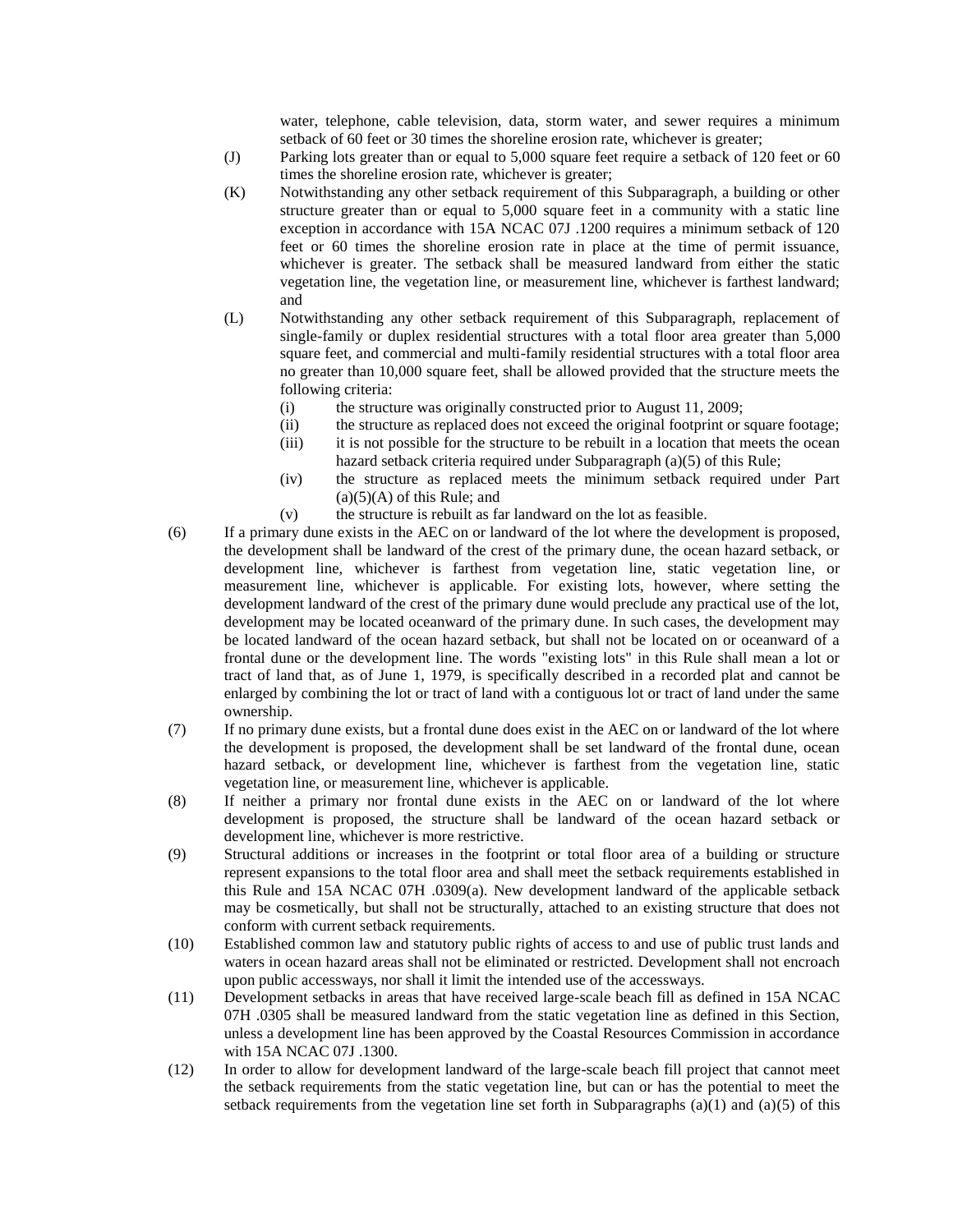Rule, a local government, group of local governments involved in a regional beach fill project, or qualified "owners' association" as defined in G.S. 47F-1-103(3) that has the authority to approve the locations of structures on lots within the territorial jurisdiction of the association and has jurisdiction over at least one mile of ocean shoreline, may petition the Coastal Resources Commission for a "static line exception" in accordance with 15A NCAC 07J .1200. The static line exception shall apply to development of property that lies both within the jurisdictional boundary of the petitioner and the boundaries of the large-scale beach fill project. This static line exception shall also allow development greater than 5,000 square feet to use the setback provisions defined in Part  $(a)(5)(K)$  of this Rule in areas that lie within the jurisdictional boundary of the petitioner, and the boundaries of the large-scale beach fill project. If the request is approved, the Coastal Resources Commission shall allow development setbacks to be measured from a vegetation line that is oceanward of the static vegetation line under the following conditions:

- (A) Development meets all setback requirements from the vegetation line defined in Subparagraphs  $(a)(1)$  and  $(a)(5)$  of this Rule;
- (B) Development setbacks shall be calculated from the shoreline erosion rate in place at the time of permit issuance;
- (C) No portion of a building or structure, including roof overhangs and elevated portions that are cantilevered, knee braced, or otherwise extended beyond the support of pilings or footings, extends oceanward of the landward-most adjacent building or structure. When the configuration of a lot precludes the placement of a building or structure in line with the landward-most adjacent building or structure, an average line of construction shall be determined by the Division of Coastal Management on a case-by-case basis in order to determine an ocean hazard setback that is landward of the vegetation line, a distance no less than 30 times the shoreline erosion rate or 60 feet, whichever is greater;
- (D) With the exception of swimming pools, the development defined in Rule .0309(a) of this Section shall be allowed oceanward of the static vegetation line; and
- (E) Development shall not be eligible for the exception defined in Rule .0309(b) of this Section.

(b) No development shall be permitted that involves the removal or relocation of primary or frontal dune sand or vegetation thereon that would adversely affect the integrity of the dune. Other dunes within the ocean hazard area shall not be disturbed unless the development of the property is otherwise impracticable. Any disturbance of these other dunes shall be allowed only to the extent permitted by 15A NCAC 07H .0308(b).

(c) Development shall not cause irreversible damage to historic architectural or archaeological resources as documented by the local historic commission, the North Carolina Department of Natural and Cultural Resources, or the National Historical Registry.

(d) Development shall comply with minimum lot size and set back requirements established by local regulations.

(e) Mobile homes shall not be placed within the high hazard flood area unless they are within mobile home parks existing as of June 1, 1979.

(f) Development shall comply with the general management objective for ocean hazard areas set forth in 15A NCAC 07H .0303.

(g) Development shall not interfere with legal access to, or use of, public resources, nor shall such development increase the risk of damage to public trust areas.

(h) Development proposals shall incorporate measures to avoid or minimize adverse impacts of the project. These measures shall be implemented at the applicant's expense and may include actions that:

- (1) minimize or avoid adverse impacts by limiting the magnitude or degree of the action;
- (2) restore the affected environment; or
- (3) compensate for the adverse impacts by replacing or providing substitute resources.

(i) Prior to the issuance of any permit for development in the ocean hazard AECs, there shall be a written acknowledgment from the applicant to the Division of Coastal Management that the applicant is aware of the risks associated with development in this hazardous area and the limited suitability of this area for permanent structures. The acknowledgement shall state that the Coastal Resources Commission does not guarantee the safety of the development and assumes no liability for future damage to the development.

(j) All relocation of structures shall require permit approval. Structures relocated with public funds shall comply with the applicable setback line and other applicable AEC rules. Structures, including septic tanks and other essential accessories, relocated entirely with non-public funds shall be relocated the maximum feasible distance